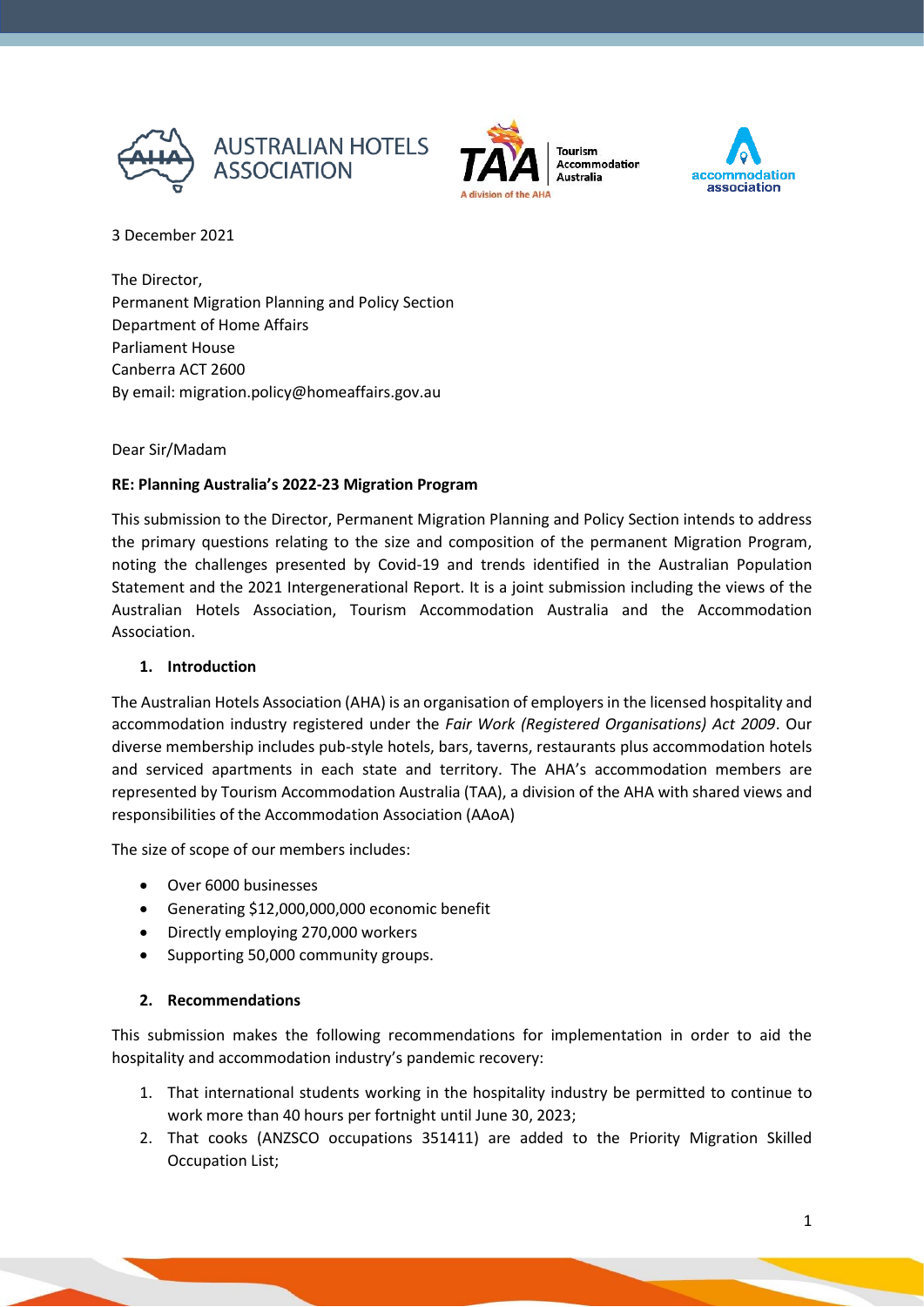- 3. That skilled migrations in the following occupations are provided with a maximum stay of four years and a pathway to permanent residency: Café and Restaurant Manager, Hotel or Motel Manager, Accommodation and Hospitality Manager nec., Cook, Pastry Cook, and Hotel Service Manager.
- 4. That an ANZSCO review is undertaken as soon as possible to ensure the 2022-23 migration program and skills lists are responsive to the needs of the labour market.
- 5. That the Skilling Australians Fund levy be halved to \$600 per year for small business and \$900 for large business for each sponsored temporary migrant.
- 6. That the Skilling Australians Fund levy be refunded in all cases where a skilled migration application is not successful.
- 7. That the Skilling Australians Fund levies generated from the licensed hospitality and accommodation industry are spent on skills development in the licensed hospitality and accommodation industry.
- 8. That the maximum validity of the 485 visa Graduate Work Stream be increased from 18 months to two years.
- 9. That the permanent migration cap is increased to 210,000 per annum and the distribution between skilled and family migrants be restored to 2/3 to 1/3.
- 10. That further investigation and consideration is given to the approval of industry labour agreements to reputable industry organisations with high levels of industrial compliance among their membership.

## **3. The Need for Skilled Migration**

Hiring Australian workers is always first priority for hospitality businesses. It is cheaper, more reliable and sustainable solution to workforce shortages. However, not for want of trying, labour shortages following Covid-19 are now at record highs in the licensed hospitality and accommodation industry.

Research shows that the following reasons combine to create substantial labour market gaps across our industry:

- $\bullet$  Limited applicants with sufficient skills, education and experience<sup>1</sup>
- Closed borders to Working Holiday Makers and International Students,
- Competition from other sectors that were not closed due to lockdowns<sup>2</sup>
- Ongoing pipeline of new accommodation and food services businesses
- Seasonality of demand in regional areas; and
- A lack of interest and brand damage in careers in hospitality and tourism.<sup>3</sup>

For these reasons, licensed hospitality and accommodation businesses rely on the migration system to secure skilled and unskilled workers when they are unable to source a local worker.

Further, the current training system is not providing the pipeline of Australian workers required for our industry. For the quarter to June 2020, total apprentice and trainee commencements in Australia declined 35.8%. Total completions declined 24.4%. The total number of apprentices and trainees intraining at 30 June 2020 was 266,565, down 4% from one year earlier. Amongst the biggest decreases in apprenticeship commencements was food trade workers, which at 5090 for 2019-20 has decreased 52% since its 2014 high of 10,671.

<sup>1</sup> 2019 Employment Projections – Labour Market Information Portal

<sup>2</sup> Above

<sup>3</sup> Colmar Brunton report, 2016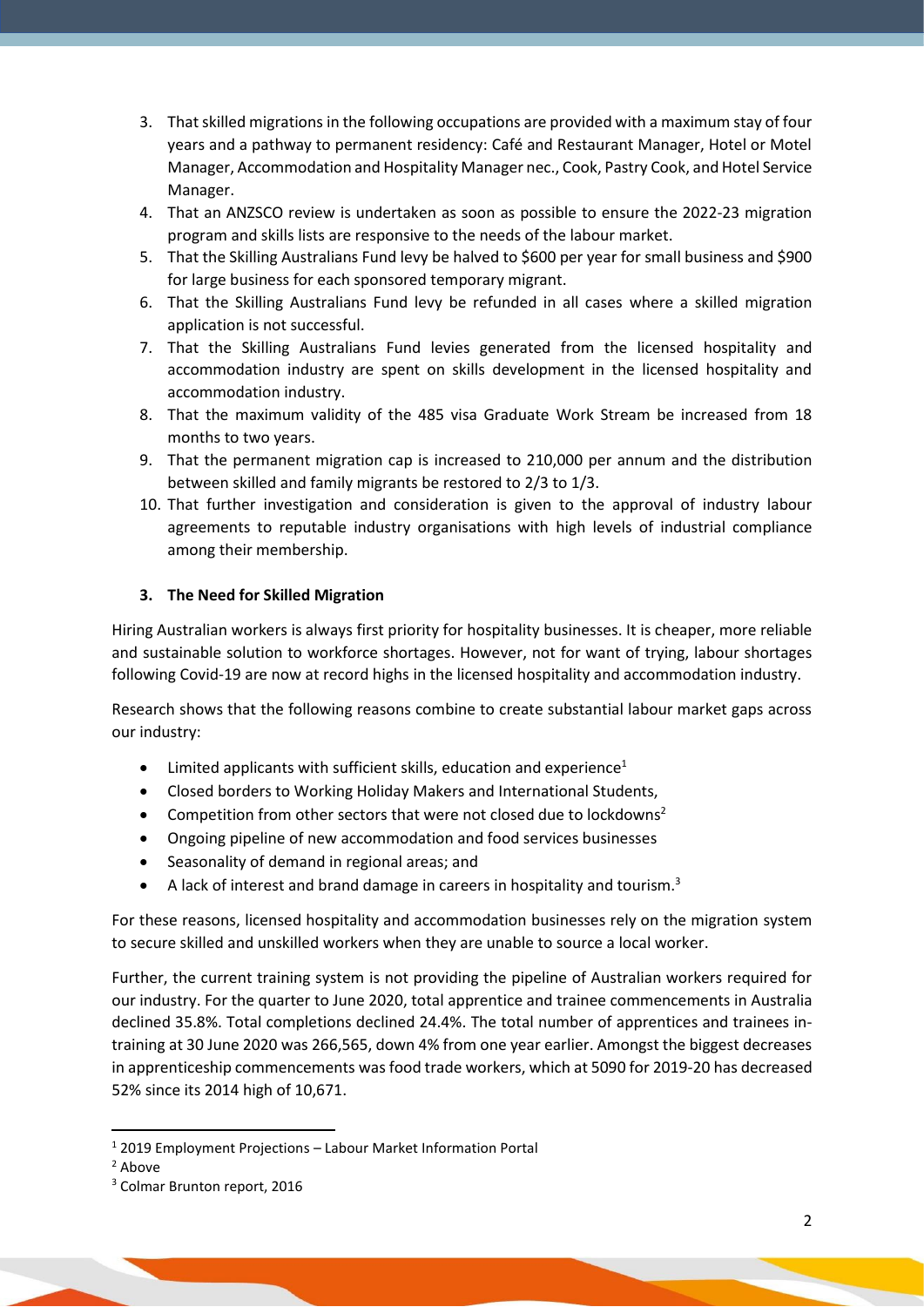A pipeline of local workers to fill future skills shortages requires skilled workers today to help train and mentor Australian apprenticeships and trainees. If businesses cannot source sufficient and reliable workers, they cannot operate to the full capacity. This is currently happening with hotels and restaurants restricting hours of operations and occupancy levels due to labour and skills shortages.This also jeopardises the jobs of other workers employed in the business.

Addressing the long-term skills shortages in key occupations in the licensed hospitality and accommodation industry (chefs, cooks and management employees) will take time as there are insufficient numbers of Australians currently ready, willing and able to fill these positions. Nor is there a sufficient number in the apprenticeship or trainee pipeline.

| <b>Testimony from AHA &amp; TAA Members</b> |                                                                                                                                                                                                                                                                                                                                                                                                                                                                                                                    |  |
|---------------------------------------------|--------------------------------------------------------------------------------------------------------------------------------------------------------------------------------------------------------------------------------------------------------------------------------------------------------------------------------------------------------------------------------------------------------------------------------------------------------------------------------------------------------------------|--|
| <b>Regional Hotel Owner, VIC:</b>           | "We have had great difficulty in finding qualified chefs to work at our<br>tavern and also our hotel. Placing advertisements in the paper<br>constantly results in getting zero people answering the ads. In the end<br>we have employed cooks who are not qualified to fill the gaps."                                                                                                                                                                                                                            |  |
| <b>Emirates One&amp;Only, NSW</b>           | "Wondering if you could help us?" We are trying to put a taskforce<br>together from other One&Only properties around the world. This<br>would be for a three-month period, we are 89% Nov and 90% for<br>December, currently we are 40 colleagues short to handle the<br>volume. Something needs to be done, we have been suffering for the<br>past 16 weeks being closed. A chance to make up some lost revenue<br>and now we won't be able to deliver expectations. Could you help us<br>fight the battle?       |  |
| <b>Hotel, Mansfield VIC:</b>                | "We have taken over 6 months to fill a chef position and are still<br>looking for front of house staff in all areas paying above award rates."                                                                                                                                                                                                                                                                                                                                                                     |  |
| Hotel, Ceduna SA:                           | "Of note, qualified Australian chefs in particular are extremely hard<br>to source and at times we are left having to utilise contracted chef's<br>flown in from Darwin to come to Ceduna to relieve our staff until we<br>can fill the void in our team. During this time there is the added<br>expense of getting them here and home again as well as the increased<br>pay rates whilst they are working."                                                                                                       |  |
| Hotel, Coober Pedy SA:                      | "Being in such a remote location it is very difficult to source labour,<br>even locals within the Australian labour market. We will often need<br>to use a recruitment agency to assist us in sourcing candidates, which<br>brings with it significant recruitment costs. We have recruited a few<br>managers from a recruitment agency with a cost of \$3,000 to \$5,000<br>per staff member, but unfortunately due to the remoteness of our<br>location they may only stay with the business for 3 to 4 months." |  |
| <b>Coral Coast, WA:</b>                     | "Our trade fluctuates wildly due to being a tourist beachside<br>playground, attracting families and fishers during school holidays,<br>long weekends etc. The problems we face include: a fluctuating need<br>for casual workers; a significant lack of local workers forcing us to<br>attract workers from elsewhere; and a shortage of affordable<br>accommodation. Most of what is available during the busy tourist                                                                                           |  |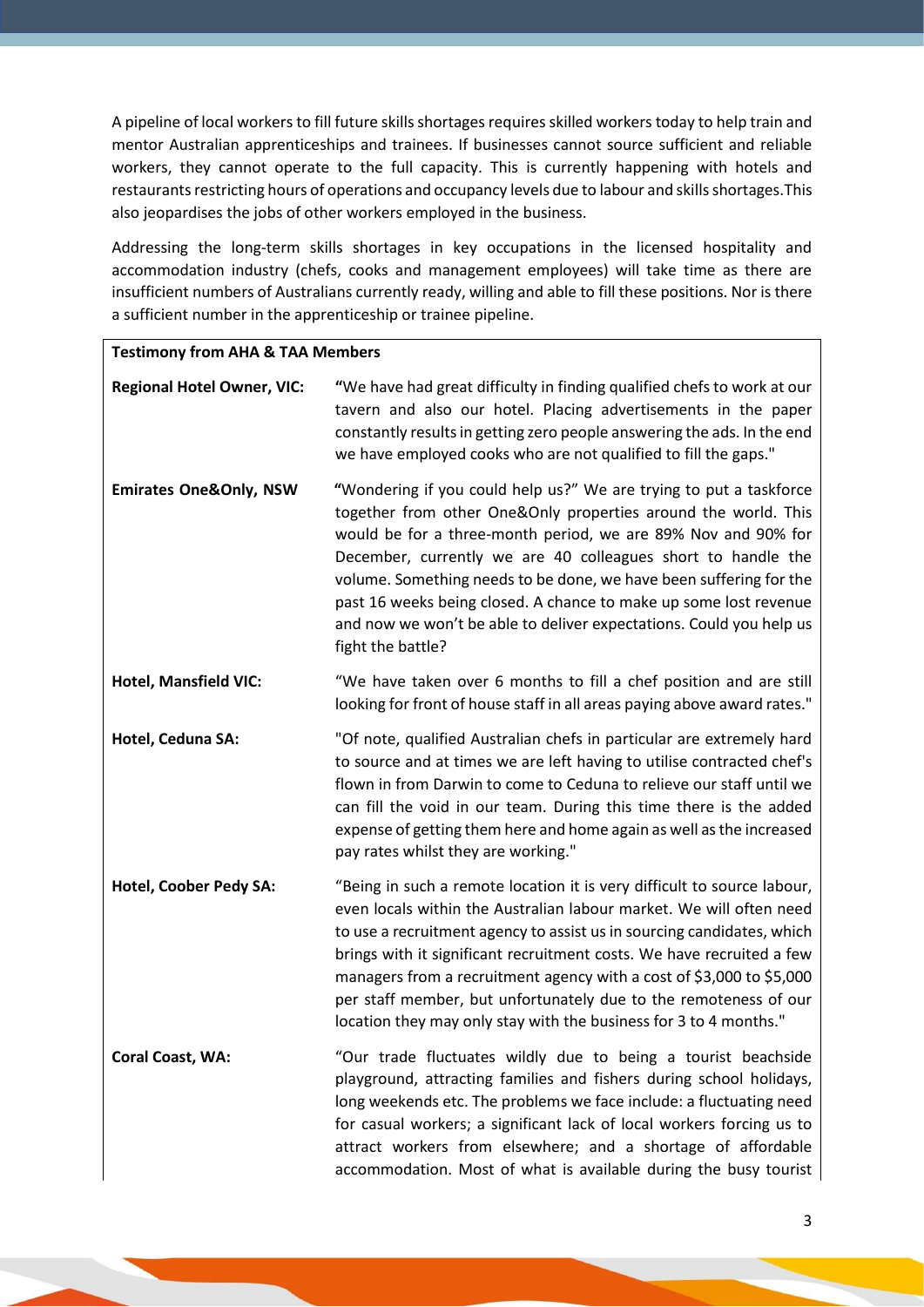|                             | season is offered at Airbnb prices. This means we need more casual<br>staff sourced from elsewhere. We normally employ uni students on<br>break and overseas tourists on visa but recently these have not been<br>available to us.                                                                                                                                                                                                                                                                                                                                                                                                                                                              |
|-----------------------------|-------------------------------------------------------------------------------------------------------------------------------------------------------------------------------------------------------------------------------------------------------------------------------------------------------------------------------------------------------------------------------------------------------------------------------------------------------------------------------------------------------------------------------------------------------------------------------------------------------------------------------------------------------------------------------------------------|
| <b>Hotel, Canberra ACT:</b> | "Post-COVID there has been a loss of confidence in the hospitality<br>sector. Staff are choosing to work 3+ casual jobs across different<br>industries, instead of taking permanent roles in hospitality, to retain<br>some form of financial security. This staff shortage is compounded by<br>the lack of international students, who made up to twenty percent of<br>our team. This has left a huge gap in our market as evidenced on Seek,<br>with Canberra's major hotels and outsourced housekeeping<br>companies constantly advertising. Due to the inability to fill<br>permanent positions, the hotel's occupancy continues to be<br>restricted due to these ongoing staff shortages." |

### **4. Ongoing Impacts of the COVID-19 Pandemic**

While the full economic impact of the coronavirus pandemic is yet to be quantified, it is undisputed that the hospitality industry was and continues to be one of the industries most adversely affected.

### *a. Debt Levels*

In the months following 23 March 2020 during which the hospitality industry was forcibly closed, employers in the hospitality industry accumulated significant debt while at the same time having severely constrained revenue opportunities. Most rent and loan repayments were either deferred or recapitalised, which has had the effect of delaying and extending financial hardship beyond the initial six months of the pandemic.

Managing this debt hangover is of principal concern to the AHA. Debt-to-Equity ratios Interest-Cover ratios in the hospitality industry are at unsustainable levels. While debt can be managed by increasing revenue, unfortunately revenue opportunities remained constrained by an exacerbated labour and skills shortage.

## *b. Employment Levels*

Employment levels in the Accommodation and Food Service industry have not recovered to the pre-COVID levels. As at 16 October 2021, the number of payroll jobs in our industry is 17.4% lower compared to 14 March 2020. This decrease is most pronounced in NSW (down 23%), Victoria (down 32%) and the ACT (down 46%), but is also being felt in Queensland, Tasmania and South Australia.<sup>4</sup> There is now insufficient labour supply in the hospitality industry, which has been caused by multiple factors:

- Previous employees finding new employment in alternative industries less exposed to the financial impacts of COVID-19, and are now unwilling to return to the hospitality industry;
- Fewer international students in Australia and a negligible number of new arrivals;
- Many skilled migrants left Australia at the beginning of the pandemic, following advice from the Commonwealth Government;

<sup>4</sup> Australian Bureau of Statistics 2021, *[Weekly Payroll Jobs and Wages in Australia; week ending 16 October](https://www.abs.gov.au/statistics/labour/earnings-and-work-hours/weekly-payroll-jobs-and-wages-australia/week-ending-16-october-2021)  [2021](https://www.abs.gov.au/statistics/labour/earnings-and-work-hours/weekly-payroll-jobs-and-wages-australia/week-ending-16-october-2021)*, accessed 29 November 2021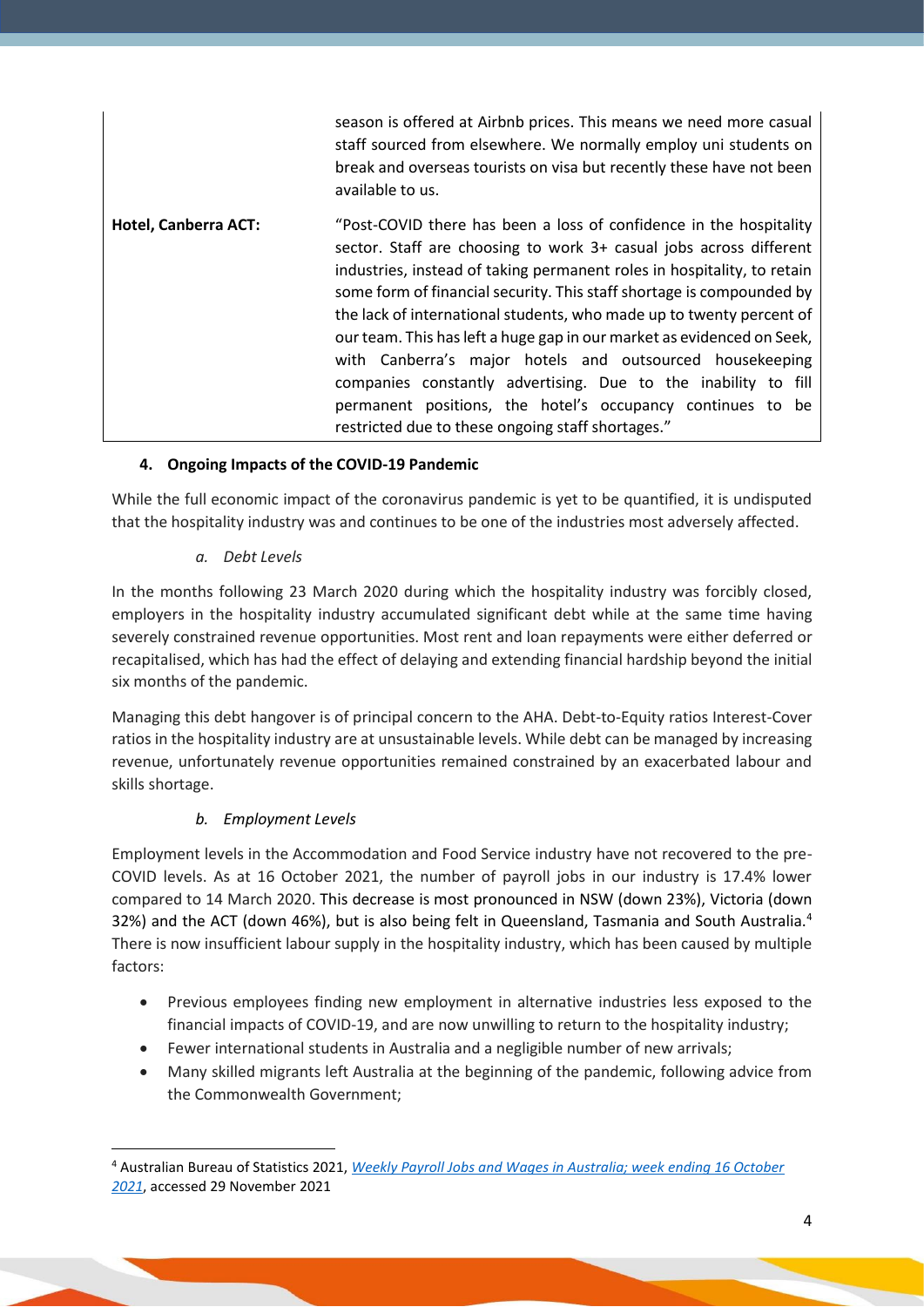• Many working holiday makers left Australia at the beginning of the pandemic, following advice from the Commonwealth Government.

In a recently conducted nationwide survey of AHA members, 73% of responses reported that their business is suffering financially because of a shortage of skills. 56% of responses reported labour and skills shortages in the cook occupation (ANSCO Code 351411), while 66% of surveyed members reported shortages in the chef occupation (ANSCO Code). Across NSW alone, TAA estimates a labour shortage in hotels of 3247 workers.

It will be impossible for the licensed hospitality and accommodation industry to return to its pre-COVID levels of revenue and productivity while the supply and availability of skilled labour remains so constrained.

## **5. Intended Objectives of the Skilled Migration Program**

The purpose of Australia's skilled migration program is to attract highly employable workers to Australia in order to meet workforce needs that cannot be met by the local labour force. In the ongoing COVID-19 environment where international borders remain closed to most new arrivals, Australia's skilled migration program is incapable of meeting this intended objective.

The COVID-19 pandemic continues to have a unique impact on the dynamics of labour participation in Australia.

In response to this unique impact, it is necessary to adjust the current migration policy settings in order to meet the skills needs of the hospitality industry and to aid in our economic recovery.

It is important that the visa policy settings permit the hospitality industry to leverage non-residents currently residing in Australia to meet the labour demand that cannot be met with Australian workers. It is also important that Australia continues to be able to attract the best and brightest culinary talent with cutting edge skills to ensure our hospitality industry remains internationally competitive.

### **6. Subclass 500 Student Visa**

International students are an important source of labour for the hospitality industry. At August 2021, there were 336,701 international students in Australia.<sup>5</sup> By comparison, the number of international students in Australia in July 2019 was 639,000. Until international students return in their previous numbers, the number of international students in Australia will continue to decrease as student leave Australia following the completion of their students without being replaced by new arrivals. For example, 96,420 international students arrived in Australia in January 2020, while only 480 arrived in January 2021. These factors combine for a significant reduction that exacerbates the labour and skills shortages in industries such as hospitality that depend on international student workers.

International students were only permitted to work 40 hours per fortnight while their course is in session. However, in recognition of international students' vital role as part of a sustainable labour mix, the Department of Home Affairs and the Australian Border Force in June 2021 relaxed this requirement and allowed international student visa holders to work more than 40 hours per fortnight in the hospitality, tourism and accommodation sector. This relaxation was attributed to the exceptional circumstances caused by the COVID-19 pandemic.

Given that the exceptional circumstances caused by the COVID-19 pandemic have afflicted the hospitality industry, and that the available number of international students will take time to return

<sup>5</sup> Department of Home Affairs 2021, *Planning Australia's 2022-23 Migration Program Discussion Paper*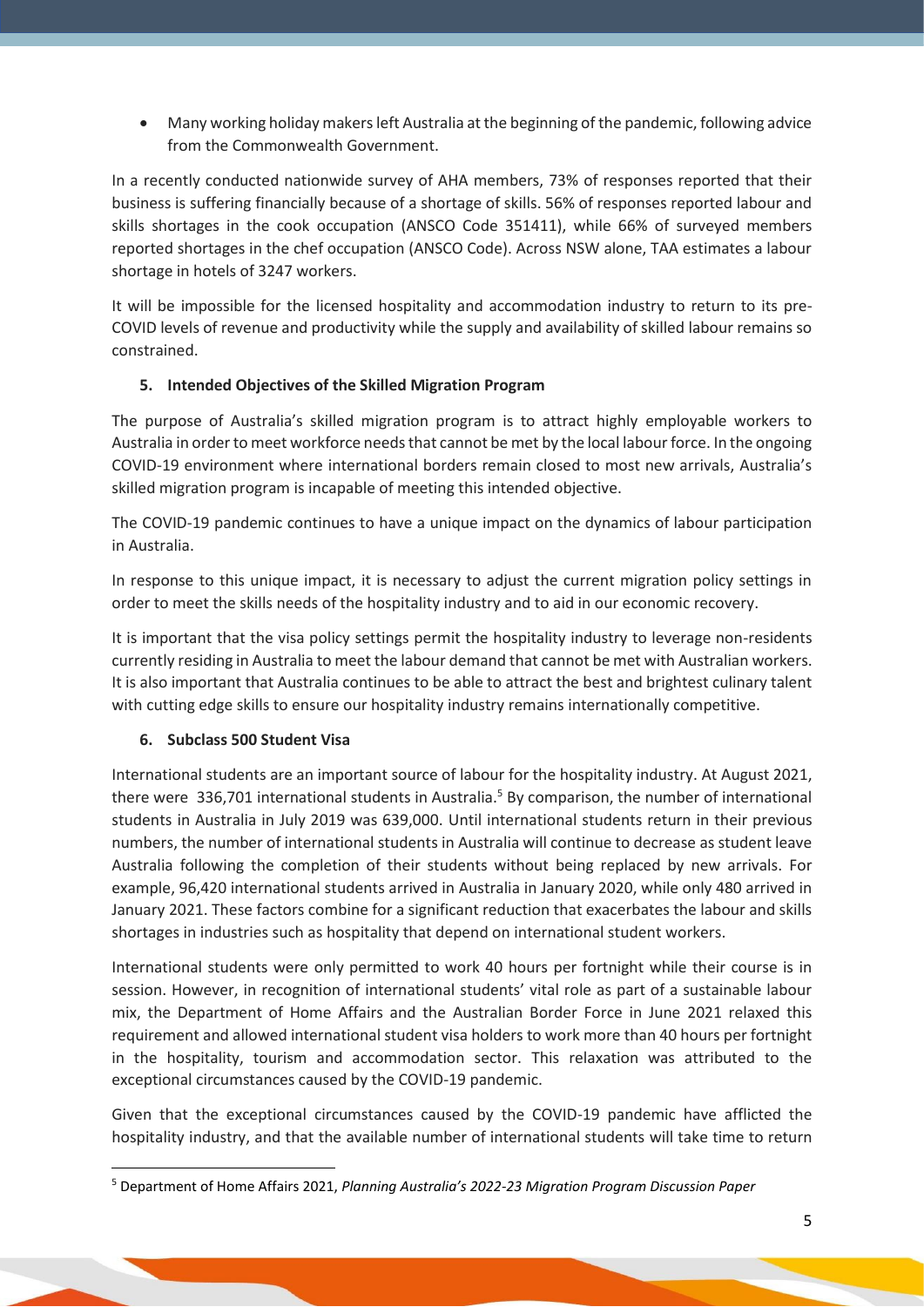to pre-covid numbers, the AHA, TAA and AAoA seek that international students working in the hospitality industry (including accommodation) be permitted to work more than 40 hours per fortnight up until June 2023.

By being permitted to work more hours, this extension of temporary change will mean that international students can rebuild their depleted cash-reserves and are better equipped to support themselves financially during the pandemic-recovery period. As a consequence, the best and brightest international students will have the financial means to remain in Australia in the short and medium term and contribute to Australia's international competitiveness through the pandemic-recovery period.

Increasing the hours that international students can work each fortnight leverages non-residents currently residing in Australia to fill the hospitality industry's labour shortage.

## **7. Changes Required to Aid the Long-term Recovery**

To aid the hospitality industry's long-term recovery from COVID-19, changes should be applied to eight areas of Australia's skilled migration program:

- Providing listed occupations on the STSOL with a pathway to permanent residency
- Providing the ABS with adequate funding to undertake a review of the ANZSCO
- Reductions in the Skilling Australians Fund Levy, and the revenue collected from the hospitality industry re-invested into apprentices and traineeships in the hospitality industry
- Improvement in visa processing times
- Increase the permanent migration cap to 210,000 per annum
- Further investigate the potential of industry labour agreements

## **8. Skills Lists and the Needs of the Accommodation and Hospitality Industry**

## *a. Short-Term Skilled Occupation List*

As demonstrated above, the licensed hospitality and accommodation industry is suffering an unprecedented amount of skills and labour shortages. Hiring Australian workers is always first priority for hospitality businesses. It is cheaper, more reliable and sustainable solution to workforce shortages. Not for want of trying, the current labour demand in our industry cannot be met by Australian workers.

As this situation has markedly deteriorated throughout the pandemic, it was still the reality before COVID-19 that the licensed hospitality and accommodation sector had difficulty finding staff in many occupations. The main occupations affected by persistent labour and skills shortages were (and continue to be):

- Café and Restaurant Manager (141111)
- Hotel or Motel Manager (141311)
- Accommodation and Hospitality Manager nec. (141999)
- Cook (351411)
- Chef (351311)
- Pastry Cook (351112)
- Hotel Service Manager (431411)

Labour and skills shortages in these positions persist because these occupations are listed on the Short-Term Skilled Occupation List. (The exceptions to this are Chefs which are on the Medium-Long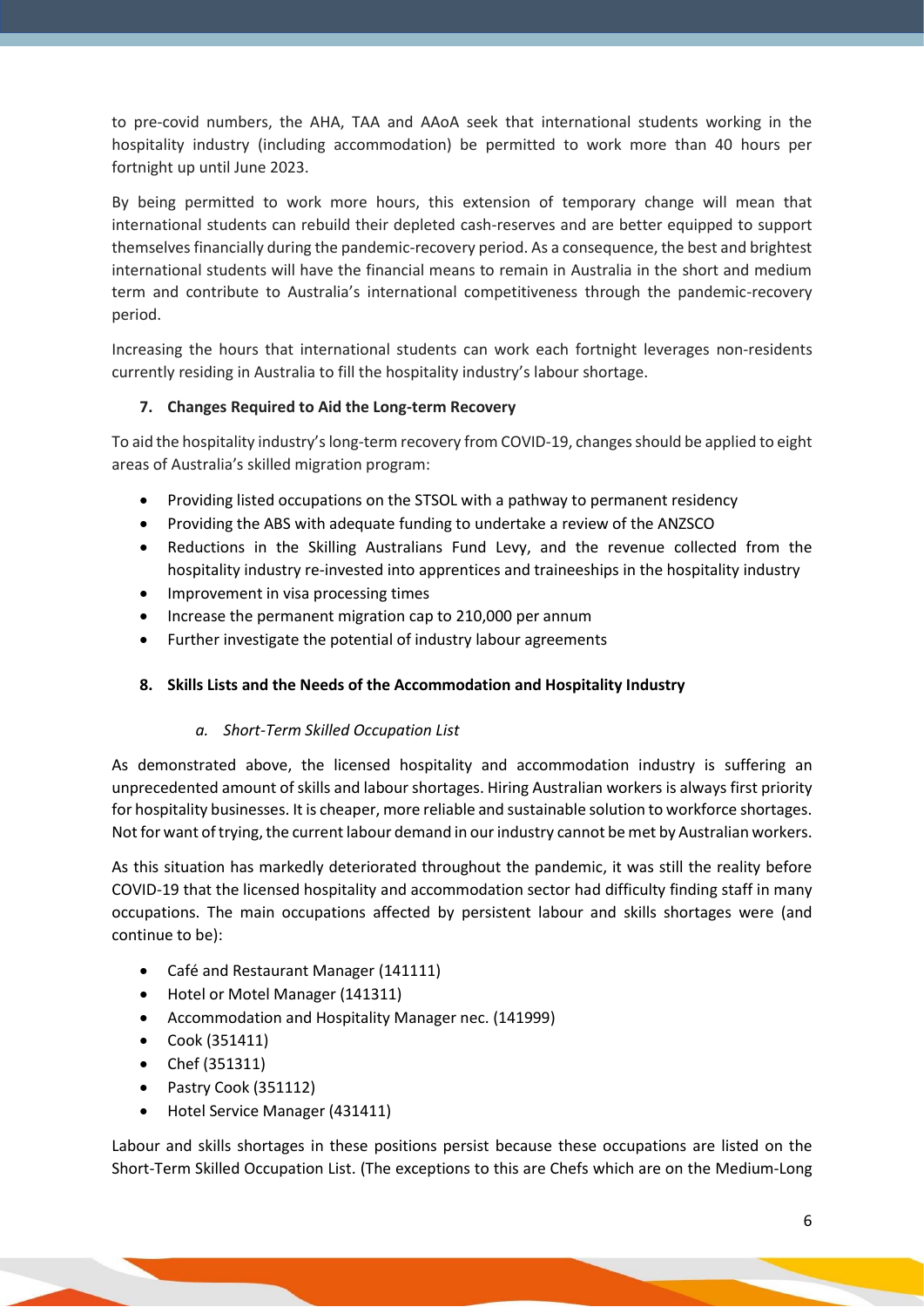Term Strategic Skills List, and Hotel Service Managers which are not on any skills list.) This STSOL provides no pathway to for a skilled migrant to access permanent residency and only permits maximum stays of two years, which increases to four years if an international trade obligation applies. Prospective skilled migrants are generally unwilling to relocate to Australia for only two years with the potential to become a permanent resident.

While the AHA, TAA and AAoA support Traffic Light Bulletin consultation process the STSOL, the persistence of skills shortages in the above occupations means the list is not achieving the intended objective of the skilled migration program. As above, this objective is to attract highly employable workers to Australia in order to meet workforce needs that cannot be met by the local labour force.

Given the demonstrated immobility of the labour market over recent years, when a business is experiencing a skills shortage in a certain occupation it is immaterial whether or not there is also a national or regional skills shortage in that occupation. That skills shortage experienced at the business level is constraining business productivity and broader economic activity. The STSOL needs to be able to capture this nuance.

Given that the first priority of the accommodation and licensed hospitality industry is always to fill labour and skills shortages from the local workforce, businesses in the accommodation and licensed hospitality industry need a STSOL that can meet their labour needs when a local worker cannot be sourced. AHA,TAA and AAoA believe this can be achieved by providing skilled migrants in the above occupation with a maximum four year stay and a pathway to permanent residency.

### *b. ANZSCO Review*

One of the pillars of labour market statistical infrastructure is the Australian and New Zealand Standard Classification of Occupations (ANZSCO). This infrastructure underpins a wide range of labour market data, including information from the Census, and is used for job outlook information and to regulate which occupations are eligible for migration programmes.

For all occupations experiencing technological progress, the nature of work and job roles are constantly evolving. ANZSCO not only identifies new jobs, but it also appraises the duties within their job and assigns an appropriate skill level. Despite significant changes to both the economy and employment market, including new jobs driven by technological changes as well as developments to the level of skills needed in certain jobs, ANZSCO has only been reviewed and revised twice since its introduction in 2006. A major review of ANZSCO is long overdue.

However, the Australian Bureau of Statistics (ABS) have claimed for several years that they are unable to commence a review due to labour and resources constraints and competing priorities. Regular review of major statistical infrastructure such as the ANZSCO needs to be built into the normal operating budget of the ABS. Further, the ABS has not committed to a review in the future, only that it will be considered post the 2021 Census process. Concern over the current state of ANZSCO is shared across many stakeholders and industry associations.

An out-of-date ANZSCO denies fair access to important migration programs and unreasonably complicates the regulation of the program due to the need for work-around style caveats in order that needs are best met. It is recommended that an ANZSCO review is undertaken immediately to ensure future migration programs are responsive to the needs of the labour market.

## **9. The Cost of Sponsorship**

*a. Reduction in the Skilling Australians Fund*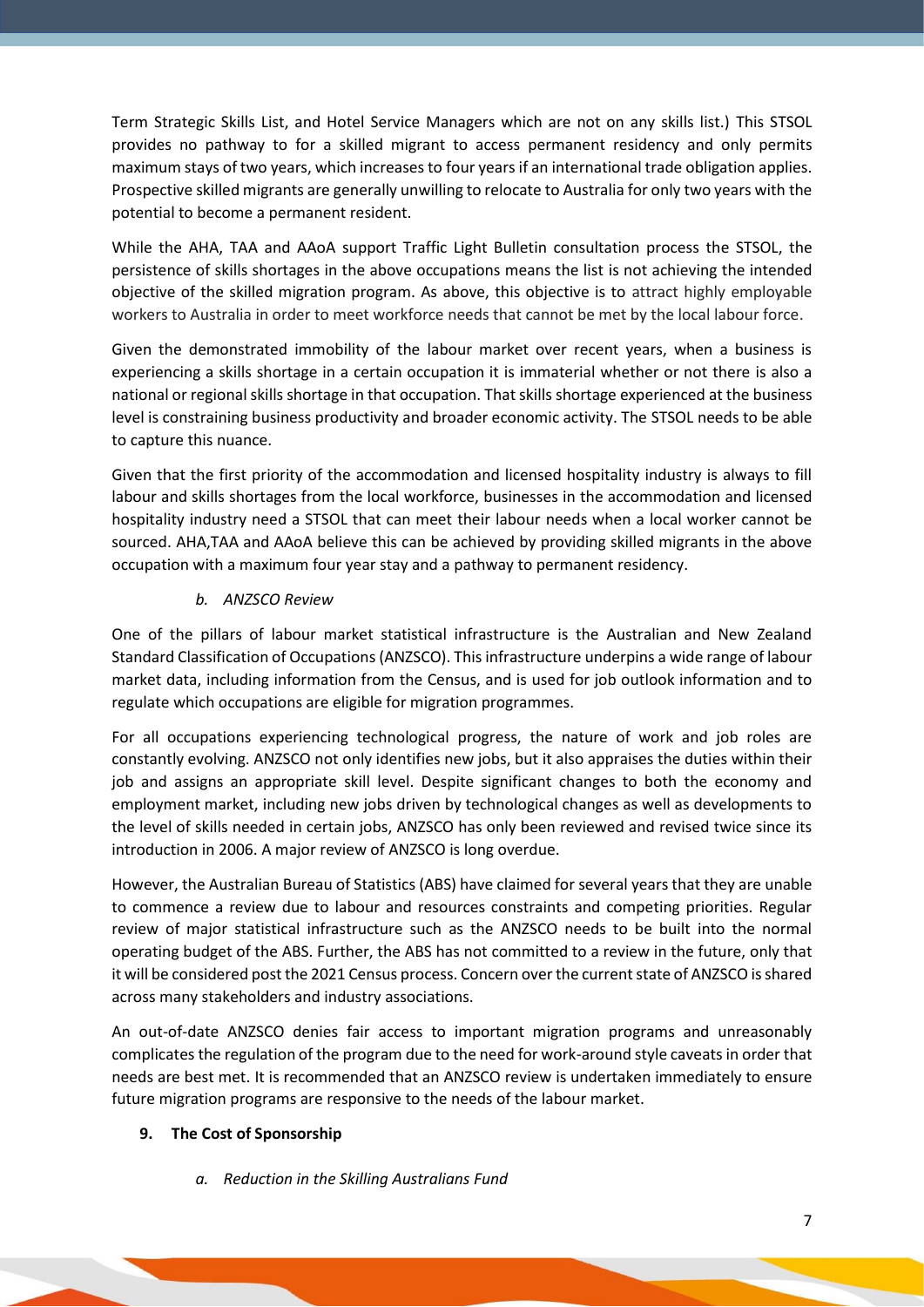There are high economic and productivity costs to seeking out an employee from overseas.

Employers who utilise temporary skilled migration are forced to pay significant amounts of money to sponsor a skilled migrant. This is akin to a tax on business productivity. The average cost to hotels of employing a person on a STSOL visa averages \$6,100 with a maximum of approximately \$9,000. For a MLTSSL visa, the cost averages \$6,500 with a maximum of approximately \$11,000.<sup>6</sup> As these businesses cannot source suitably skilled Australian workers, these costs are unavoidable.

The AHA, TAA and AAoA remain concerned at the quantum of the Skilling Australians Fund levy. In line with the Australian Chamber of Commerce and Industry, we recommend that the levy be halved to \$600 per year for small business and \$900 for large business for each sponsored temporary migrant.

More support for employers in regional areas (especially in the context of natural disasters) can be delivered through concessions such as waiving Skilling Australians Fund levies.

The AHA, TAA and AAoA also seek improvement in the refund scheme, which is only available in limited circumstances and argue that it should be available for all cases where the application has not been successful.

Revenue from the Skilling Australians Fund should be spent proportionally on the industries that are most contributing to it. For example, Skilling Australians Fund revenue extracted from employers in the hospitality and accommodation industry should be used to increase the number of apprenticeships and traineeships in the hospitality and accommodation industry. It should not be used in other industries.

Of equal concern is the length of time taken in processing, impacting hotel and employee productivity. It is acknowledged that Sponsorship Accreditation goes some way to addressing lengthy processing

# **10. Restore Permanent Migration Cap to 210,000 Places and Skill and Family stream Distribution to 2/3 – 1/3**

Migration is both a substantial contributor to Australia's economic prosperity but it also the lifeblood of Australia's heritage and culture. Australia is a nation that is built on migration, as is our workforce and our economy.

The joint paper *Shaping a Nation*, authored by Treasury and the Department of Home Affairs, highlights the economic and fiscal benefits of a strong permanent migration program. The decision to reduce the migration intake by 30,000 to 160,000 sent a negative signal about the benefits of migration. Given the impact of stalling population arising from the pandemic, the negative impact of the reduction in migration places has been exacerbated.

AHA, TAA and AAoA view the temporary and permanent skilled migration programs as highly valuable components of workforce planning and development for the licensed hospitality and accommodation industry. Skilled migration is a vital tool that assists individual businesses who experience skills shortages as well as fill skilled gaps in the broader economy. When a business needs to expand or replace a departing worker, skill migration provides access to skilled workers that are not otherwise available. Without this option, the licensed hospitality and accommodation industry is negatively affected. This impacts on overall economic activity, and therefore reduces the job opportunities available to Australian workers.

<sup>6</sup> TAA NSW 2019